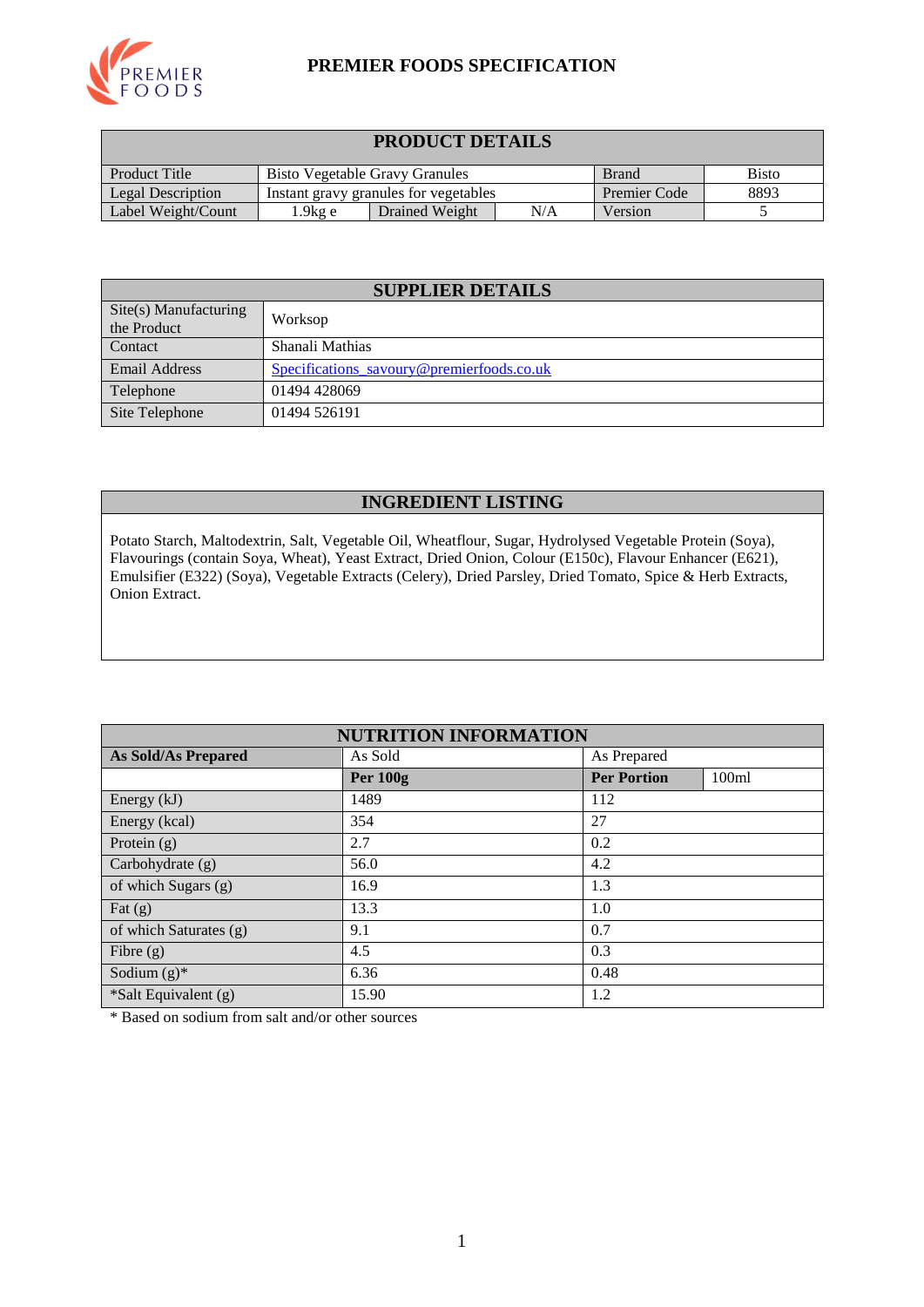

#### **PREMIER FOODS SPECIFICATION**

| <b>PRODUCT DETAILS</b>                                                                        |  |                                       |                     |      |  |  |
|-----------------------------------------------------------------------------------------------|--|---------------------------------------|---------------------|------|--|--|
| <b>Product Title</b><br><b>Bisto Vegetable Gravy Granules</b><br><b>Bisto</b><br><b>Brand</b> |  |                                       |                     |      |  |  |
| Legal Description                                                                             |  | Instant gravy granules for vegetables | <b>Premier Code</b> | 8893 |  |  |
| Label Weight/Count<br>N/A<br>Drained Weight<br>Version<br>1.9kg e                             |  |                                       |                     |      |  |  |

| <b>ALLERGEN INFORMATION</b>   |                               |                                                                                        |  |  |  |
|-------------------------------|-------------------------------|----------------------------------------------------------------------------------------|--|--|--|
|                               | <b>Contains / May Contain</b> | <b>Additional Information</b>                                                          |  |  |  |
| Peanuts                       | N <sub>0</sub>                |                                                                                        |  |  |  |
| <b>Nuts</b>                   | No                            |                                                                                        |  |  |  |
| Sesame                        | N <sub>o</sub>                |                                                                                        |  |  |  |
| Cereals containing Gluten     | Yes                           | Contains wheatflour and wheat in<br>flavourings                                        |  |  |  |
| Eggs                          | N <sub>0</sub>                |                                                                                        |  |  |  |
| <b>Milk</b>                   | N <sub>0</sub>                |                                                                                        |  |  |  |
| Fish                          | N <sub>0</sub>                |                                                                                        |  |  |  |
| Molluscs                      | N <sub>o</sub>                |                                                                                        |  |  |  |
| Crustacea                     | No                            |                                                                                        |  |  |  |
| Soya                          | Yes                           | Contains soya in hydrolysed<br>vegetable protein, flavourings and<br>emulsifier (E322) |  |  |  |
| Sulphur Dioxide and Sulphites | N <sub>o</sub>                |                                                                                        |  |  |  |
| Celery                        | Yes                           | Contains celery in vegetable<br>extracts                                               |  |  |  |
| Mustard                       | No                            |                                                                                        |  |  |  |
| Lupin                         | No                            |                                                                                        |  |  |  |

**Note:** The information contained above relates to the presence/absence of ingredients in the product and is not a guarantee of total absence where presence is due to adventitious contamination within the supply chain

| <b>SUITABILITY</b>           |                    |                               |  |  |  |
|------------------------------|--------------------|-------------------------------|--|--|--|
|                              | <b>Suitability</b> | <b>Additional Information</b> |  |  |  |
| Suitable for Vegan Diet      | Yes                |                               |  |  |  |
| Suitable for Vegetarian Diet | Yes                |                               |  |  |  |
| Suitable for Halal Diet      | No                 | Not certified                 |  |  |  |
| Suitable for Kosher Diet     | No                 | Not certified                 |  |  |  |
|                              |                    |                               |  |  |  |
| Is the product organic?      | No                 |                               |  |  |  |

**Note:** The information contained above relates to the suitability based on the presence/absence of ingredients in the product and is not a guarantee of total absence where presence is due to adventitious contamination within the supply chain